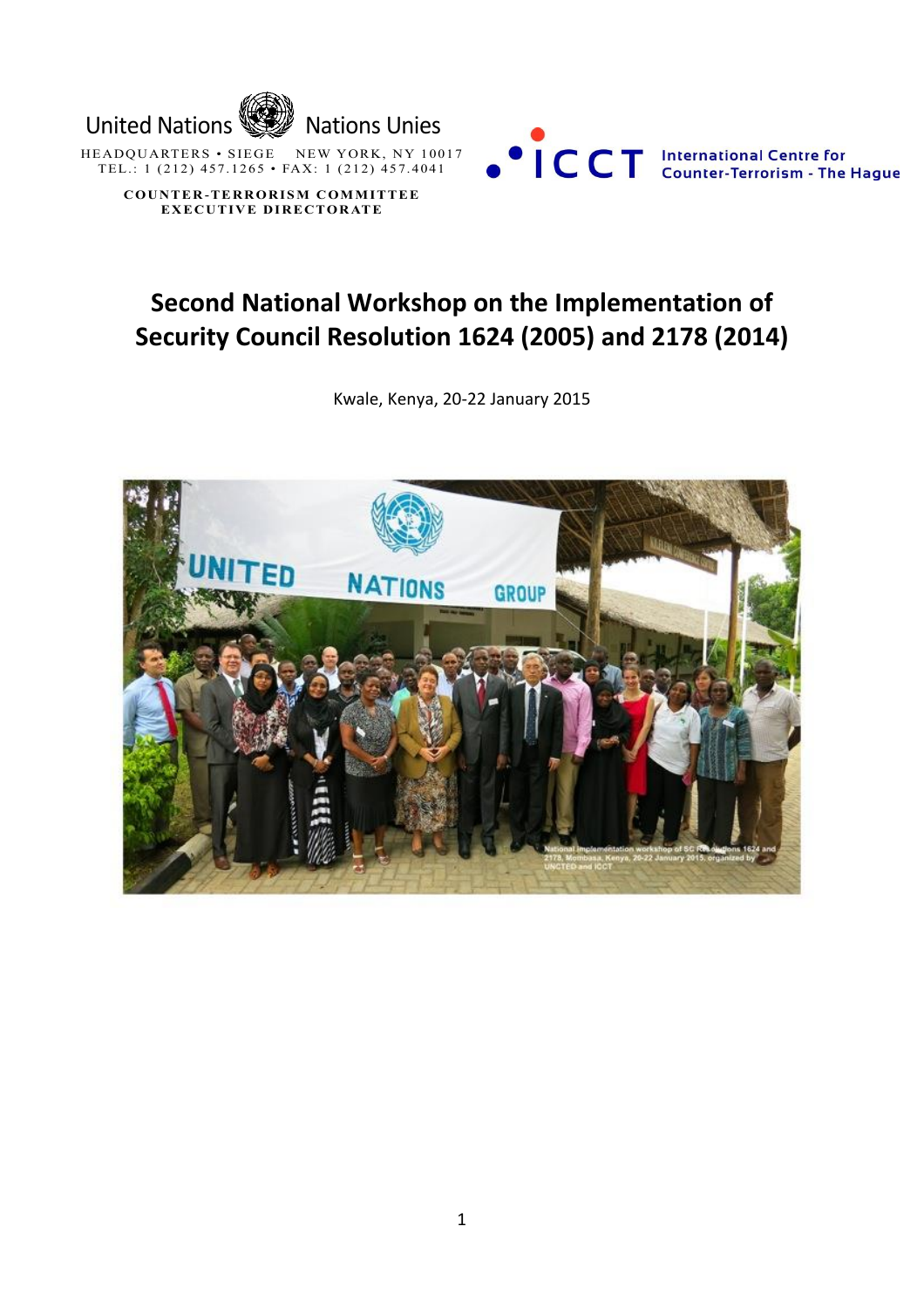## *List of abbreviations:*

- CBOs Community-Based Organisations
- CBT Cognitive Behavioral Therapy
- CEC Coast Education Center
- CSO Civil Society Organisation
- CTED United Nations Counter-Terrorism Committee Executive Directorate
- CVE Countering Violent Extremism
- HSC Human Security Collective
- ICCT International Centre for Counter-Terrorism The Hague
- KDF Kenya Defence Forces
- MRC Mombasa Republican Council
- NCIC National Cohesion and Integration Commission
- NCTC National Counter-Terrorism Centre
- NGO Non Governmental Organisation
- NSC National Steering Committee
- TFGs former fighters recruited by the army to defend the Transitional Federal Government in Somalia
- SUPKEM Supreme Council of Kenya Muslims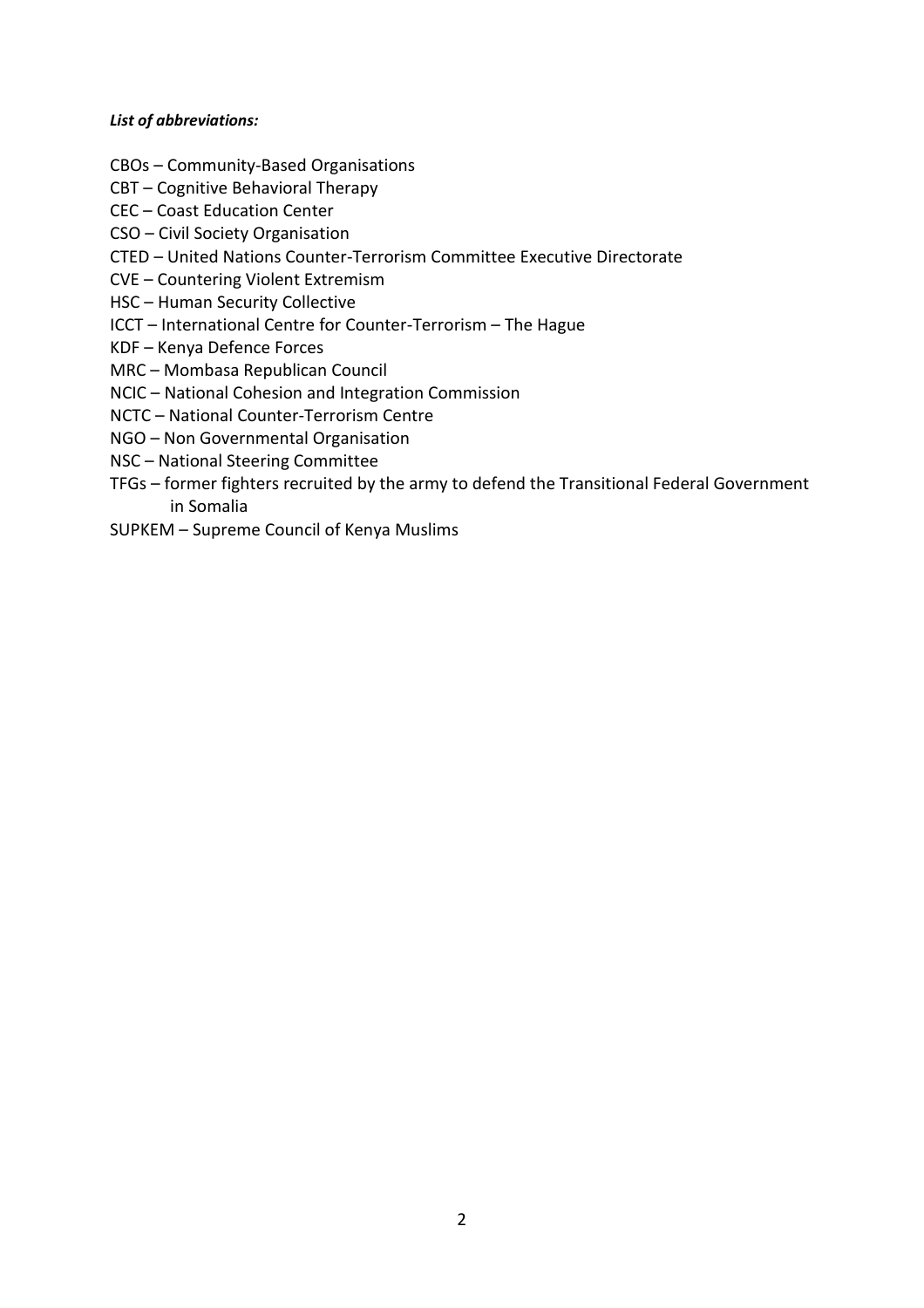## **Workshop Report**

A three-day workshop took place from 20-22 January 2015 in Kwale County as a follow-up meeting to the first National Workshop on the Implementation of Security Council Resolution 1624 (2005), which was held in Nairobi from 7-9 May 2014. The meeting was devoted to the development of an effective, comprehensive and multi-stakeholder strategy in Kenya to counter-terrorism and violent extremism. The workshop, facilitated by the United Nations Counter-Terrorism Committee Executive Directorate [\(CTED\)](http://www.un.org/en/sc/ctc/) and co-organised by the Government of Kenya and the International Centre for Counter-Terrorism – The Hague  $(ICCT)$ , with the assistance of the Human Security Collective [\(HSC\)](http://www.hscollective.org/), brought together representatives of various ministries and security agencies of Kenyan government as well as representatives from the county

"Terrorism defies our most fundamental shared values and aspirations. It infringes on human rights, undermines international peace and security, and hampers economic and social development." (UN Secretary General Ban Ki-moon in his opening address)

levels, national civil society and faith-based organisations, and international experts. The event was aimed at promoting effective implementation of Security Council Resolutions [1624](http://www.un.org/en/sc/ctc/news/2012-08-03_1624.html) (2005) and [2178](http://www.un.org/en/ga/search/view_doc.asp?symbol=S/RES/2178%20(2014)) (2014). The main objective of the workshop was to secure the commitment of both Government and civil society representatives to address the problem of violent extremism in Kenya in a cooperative manner based on a shared analysis and understanding of the problem and on the basis of continuous dialogue.

#### *Background information*

In November 2011, CTED organised the first regional workshop on the implementation of SC Resolution 1624 (2005), for East African States in Nairobi, providing an opportunity for government representatives and civil society to engage with international experts and others on this topic. The national workshop of 7 to 9 May 2014 was a follow-up meeting for Kenya, allowing participants to focus specifically on the circumstances and challenges that Kenya faces in dealing with incitement to terrorism and advocacy of violent extremism. During the national workshop in May 2014 the focus was specifically on the situation in Kenya, analysing the security risks and root causes of violent extremism in Kenya, and discussing the possible solutions with both government and civil society participants. Several key themes were discussed in depth: (a) the quality of education; (b) rehabilitation and reintegration of former fighters; (c) lack of security as an impediment to express counter-narratives by moderate religious leaders; (d) dissemination of the CVE Advocacy Charter to communities; and (e) the role of the media. A full report of this event can be read in a separate document: Workshop Report of the National Workshop on the Implementation of Security Council Resolution 1624 (2005), Nairobi, 7-9 May 2014.

During the Mombasa workshop the group of Kenyan participants was enlarged compared to the May 2014 workshop. In addition to the representatives of Kenyan government security agencies including the National Counter-Terrorism Centre (NCTC), there were also representatives of the Ministry of Education, Ministry of Planning and Devolution (youth department), Ministry of Information, Communication and Technology, the Ministry of Interior and the Ministry of Foreign Affairs. Furthermore, the group of participants consisted of representatives of several County governments, a group of civil society representing NGOs, Community-based organisations (CBOs) and umbrella organisations at national and county level, and some representatives from international organisations.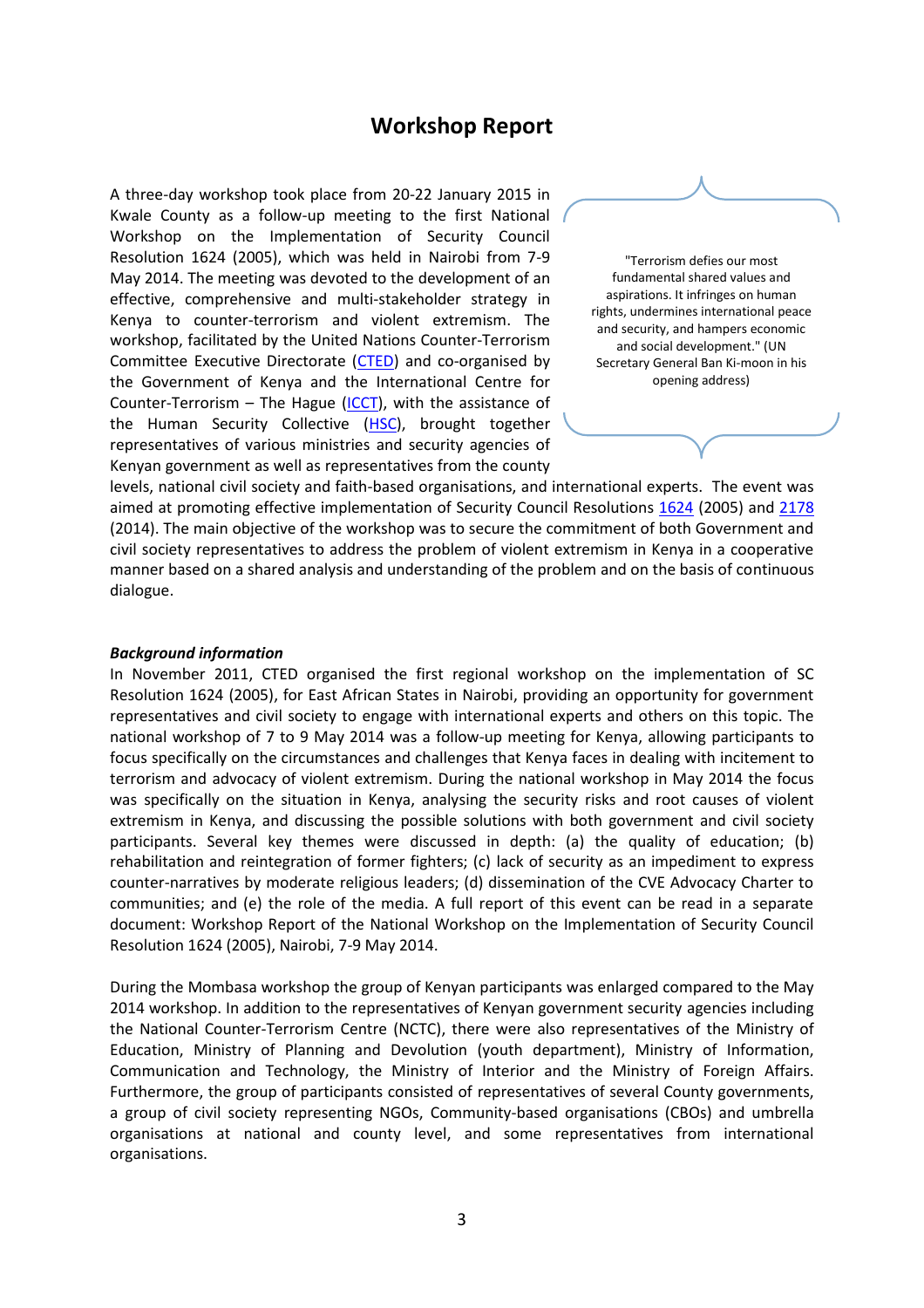#### *Meeting Overview*

The Workshop was opened on Tuesday 20 May with an address by Mr. Isaac Ochieng, Director of the National Counter-Terrorism Centre. Following the official opening, a [statement](http://www.un.org/en/sc/ctc/news/2015-01-22_mombasa_workshop.html) of the UN Secretary General Mr. Ban Ki-Moon was delivered by the Deputy Executive Director of UN CTED, Mr. Weixiong Chen. Furthermore, Ms. Maria-Threase Keating, UNDP Country Director, and [Dr. Bibi van Ginkel](http://www.icct.nl/download/file/Mombasa%20opening%20statement%20Bibi%20van%20Ginkel%20Final(1).pdf) from the International Centre for Counter-Terrorism – The Hague made opening statements.

The Workshop took place over the course of three days and was divided into 13 sessions (including opening and closing remarks). Most of the sessions offered ample time for inter-active discussion, also building on the outcomes of various breakout sessions, where smaller groups would discuss a set of questions in order to develop pathways for policy changes.

#### *Stocktaking since last workshop*

After the opening session, representatives of the government and civil society reflected on the achievements of the May 2014 workshop, as well as on recent events and developments in terms of policy. The representative of the NCTC commented on the government's continued involvement in countering violent extremism. One of the serious concerns they are facing is related to the issue of returnees, most particularly their identification and reintegration (participants further discussed this issue during the breakout session dedicated to this topic (see below)). Consultation with civil society on CVE issues especially has taken form through their interaction with Supreme Council of Kenya Muslims (SUPKEM) in a consultative forum. The recent passing of the Security Laws (Amendment) Act 2014, was considered by the government to address the security challenges they are facing more effectively. Some provisions, however, are being challenged before the Constitutional Court.

A representative of the civil society community also reflected on the last meeting and the developments that took place since then. He reminded the participants of the recent terrorist attacks, and remarked that the government's responses to these events have changed compared to some time ago.

During the discussion, participants reiterated the importance of CVE being a community-based response, including the role of women and youth. A strong emphasis was put on the role education can play in CVE. It was also emphasised that violent extremism was not only a security challenge in the coastal region.

#### *Developing a theory of change*

Given the continued threat of violent extremism, participants – well aware of the various initiatives undertaken to counter violent extremism- discussed a theory of change, in order to get a better common understanding of the shared long-term objectives. After long-term objectives were formulated, using a backwards-planning method, intermediate objectives were identified, as well as the most important pathways and indicators that could help realise these objectives. In this process the following questions were asked: What are the factors for success? What are underlying assumptions? What are the expectations, and why? And how can we reach those?

The outcomes of the discussions in small groups helped frame and connect the various initiatives undertaken so far, and in addition identify new pathways.

"If the message of terrorism is a message of despair and anger, of frustration and conviction, of loss of all perspective, the loss of belief in human values, of dehumanisation, and cynicism, then we will fight back with solidarity and resolve, and a strong belief in the rule of law, with respect for each other, and a society which allows different points of view, where criticism is allowed, and where there is hope and perspective, and a strong commitment to make sure that everyone has a chance to be included and to participate." (Dr. Bibi van Ginkel, ICCT, in her opening address)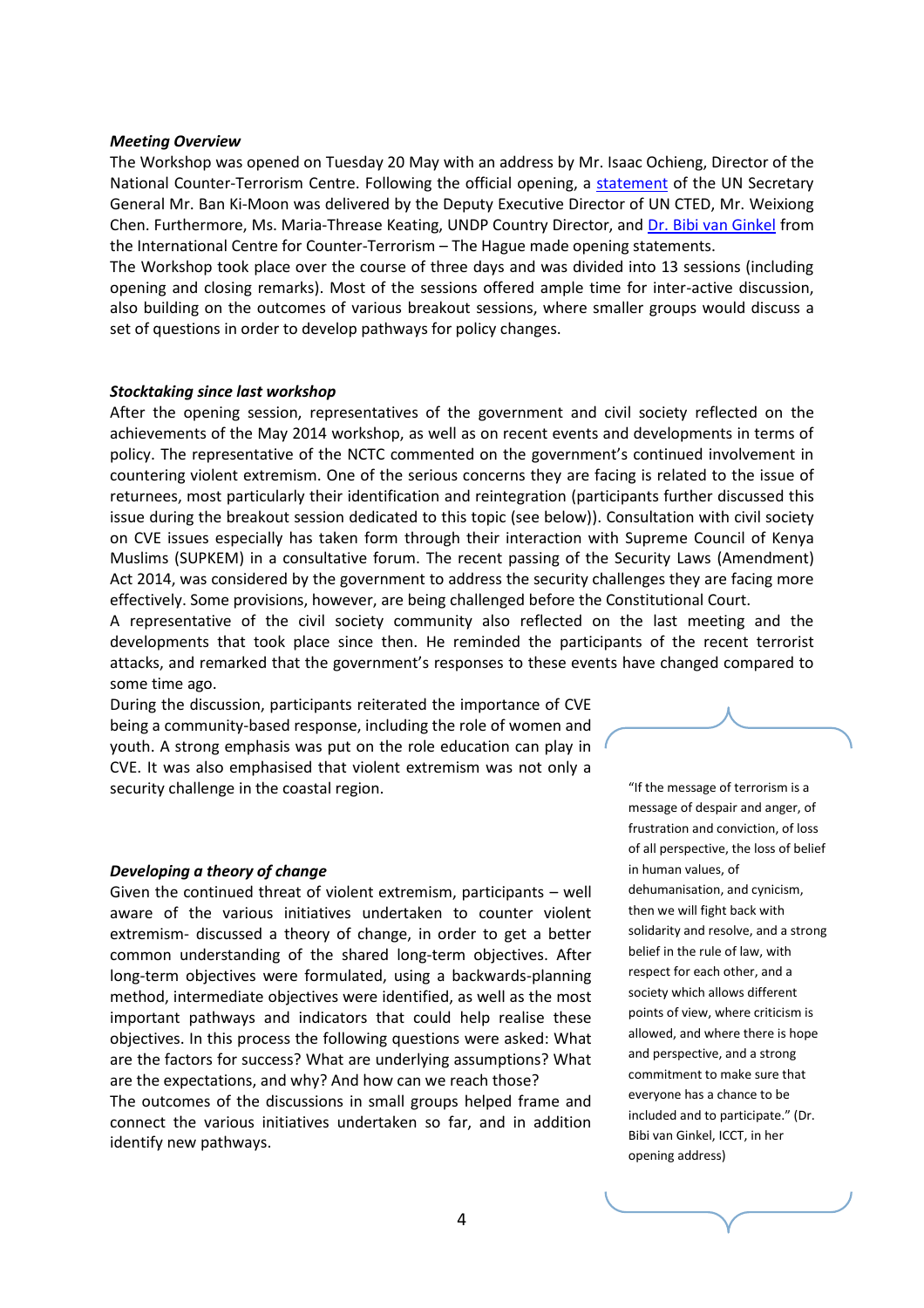As the final long-term objective participants pointed to the need for peaceful, stable and secure society, in which economic, social and political development could take place, and in which there would be justice and tolerance and a peaceful coexistence based on social cohesion.

As intermediate objectives the participants formulated the following:

- Reduce violent extremism to manageable levels through strengthening community resilience and harmonising intercommunity relations. Thereto, it would be necessary to:
	- o Eliminate preconditions that create violent extremism;
	- o Promotion of equity and inclusiveness, and reduction of marginalisation;
	- o Eliminate radical ideologies in schools and religious institutions;
	- o Increase community harmony, civil coexistence within communities, including interreligious coexistence;
	- o Create conducive environment for inclusion and personal growth.
- Improve the cooperation between government (law enforcement), local communities and security communities, in order to harmonise efforts to prevent and reduce violent extremism, build trust, work together and share information (via contact centres).
- Increase the understanding and awareness of radicalisation and violent extremism amongst local communities.
- Strengthen local communities in dealing with violent extremism problems. (A more detailed proposal will need to identify and specify the role the various actors from government side and civil society side could play with regard to their input on capacity building for local communities.)
- Establish integrated response systems. This could be based on early warning systems as

developed for instance in the area of conflict prevention, but which should also include specific CVE indicators. These mechanisms already existed for instance in Nigeria and especially play an important role with regard to prevention.

The pathways identified by the participants to attain the intermediate and long-term objectives include:



- The need to set up a system for better cooperation and inclusive communication between government and civil society actors, including a more organized exchange of information, and the development of a national strategy to CVE.
- Inculcate the culture of peace and tolerance through value-based education.
- Strengthen and mainstream CVE in education system (including training of educators and other community leaders to enhance understanding), for instance through the formation of peace clubs in learning institutions.
- Conduct advocacy on openness and fairness in decision making and resource distribution both at national and county government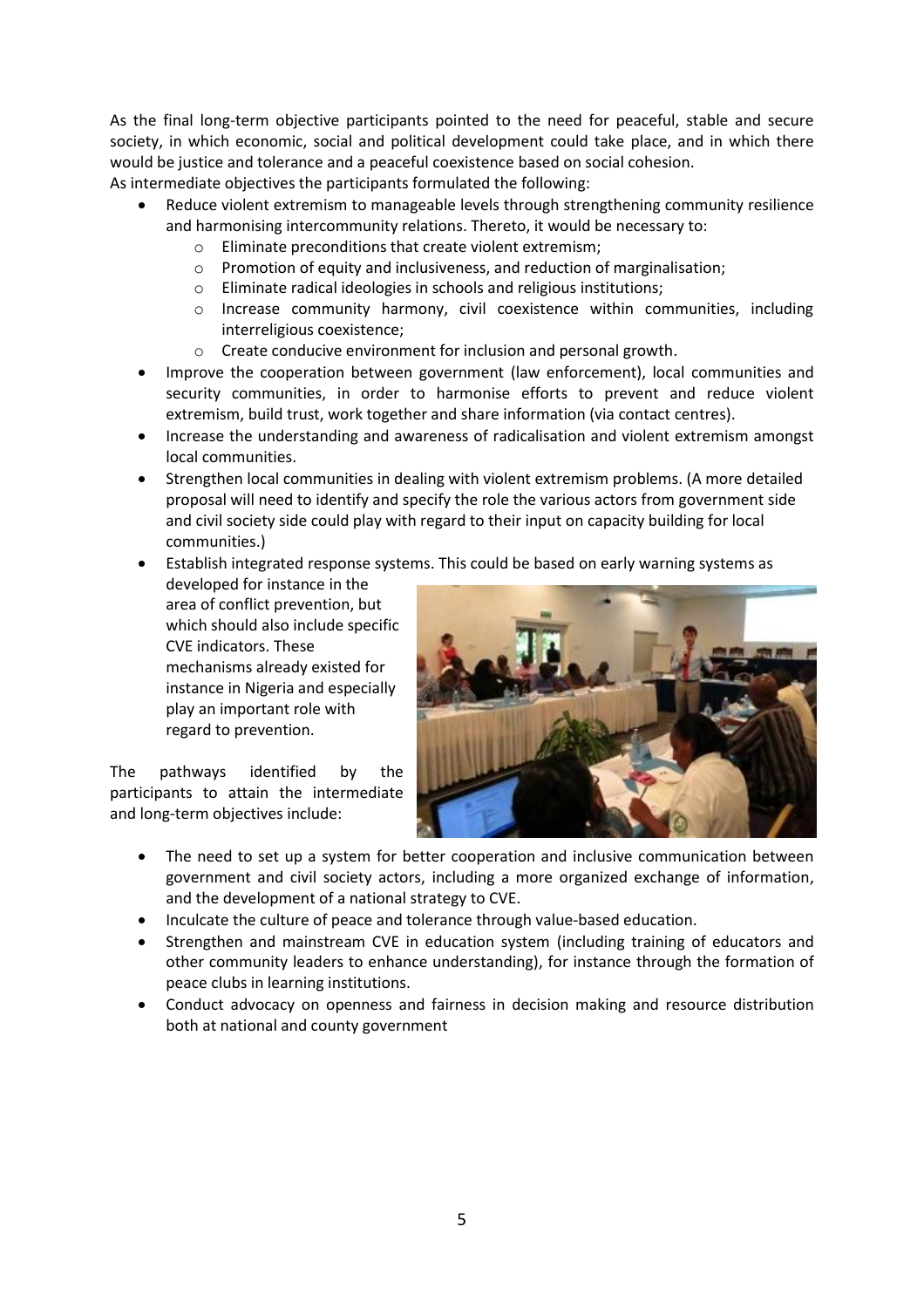- Implement community based programs on grass roots level
- Organise community dialogue forums and structures, i.e., making use of front line community leaders and local voices to counter violent extremist narratives.
- Create receptive environment through social media campaigns.
- Strengthen community-policing practices.
- Set up early warning systems for radicalisation and violent extremism.
- Improve general service delivery. In the first place this is about security delivery, like policing and access to justice and reconciliation. In the second place it involves broader, preventive services, like education, communication, etc.

"[The Security Council] [e]ncourages Member States to engage relevant local communities and nongovernmental actors in developing strategies to counter the violent extremist narrative that can incite terrorist acts, address the conditions conducive to the spread of violent extremism, which can be conducive to terrorism, including by empowering youth, families, women, religious, cultural and education leaders, and all other concerned groups of civil society and adopt tailored approaches to countering recruitment to this kind of violent extremism and promoting social inclusion and cohesion(…)" Operative paragraph 16 of SC Resolution 2178 (2014).

## *Curriculum reform of the Education programs*

Representatives of the Ministry of Education explained the discussions in this workshop came at the right time, since they are currently working on the design of the new schooling curriculum. This revised curriculum would include programs to address the problems of radicalisation and violent extremism. National Needs Assessment Survey would be carried out as an important step in the curriculum reform process. This would help get a better understanding about the root causes of radicalisation, in order to know what to address in the educational programs. Special teaching material also would need to be developed to address radicalisation and violent extremism. It was stressed that educational programs are not necessarily about classical skills learning alone, but should also include non-academic training programs, such as life and social skills. They should adopt a conflict sensitive approach to education. In addition, it was also underlined that the curriculum development process as well as its implementation needs to be an inclusive process.

A representative from the civil society organisation Coast Education Center (CEC) talked about the various initiatives they have undertaken to counter radicalisation and address violent extremism. The importance of offering mentors, such as religious leaders, women, youth leaders, parents and alumni, to the pupils was stressed. Other activities included the development of a documentary; showing interviews with women leaders, county leaders, youth leaders and parents whose sons were recruited, on the problems of radicalisation; a radio talk show where people could ask questions about radicalisation; and art performances to raise awareness of the problem. With other programs they can offer counselling and guidance to the schools on dealing with these challenges.

During the breakout session the groups discussed the development of a theory of change for the education curriculum in order to address CVE issues in Kenya. This would contribute to the long-term objective of creating a peaceful and security society, with an education system that provides holistic development and inculcates national values and patriotism. The reform of the education curriculum would allow to create counter-narratives to violent extremism at the formative stage of children to resist the appeal of recruitment into extremism, by stimulating critical thinking and instilling the right values in the learners to discern right from wrong and resist the lure of extremism. Youth are, after all, considered to be extra vulnerable to radicalisation. Meanwhile, this target group is in school, meaning the engagement structure already exists. The participants identified a large group of stakeholders that should be involved in the development and implementation of these programs,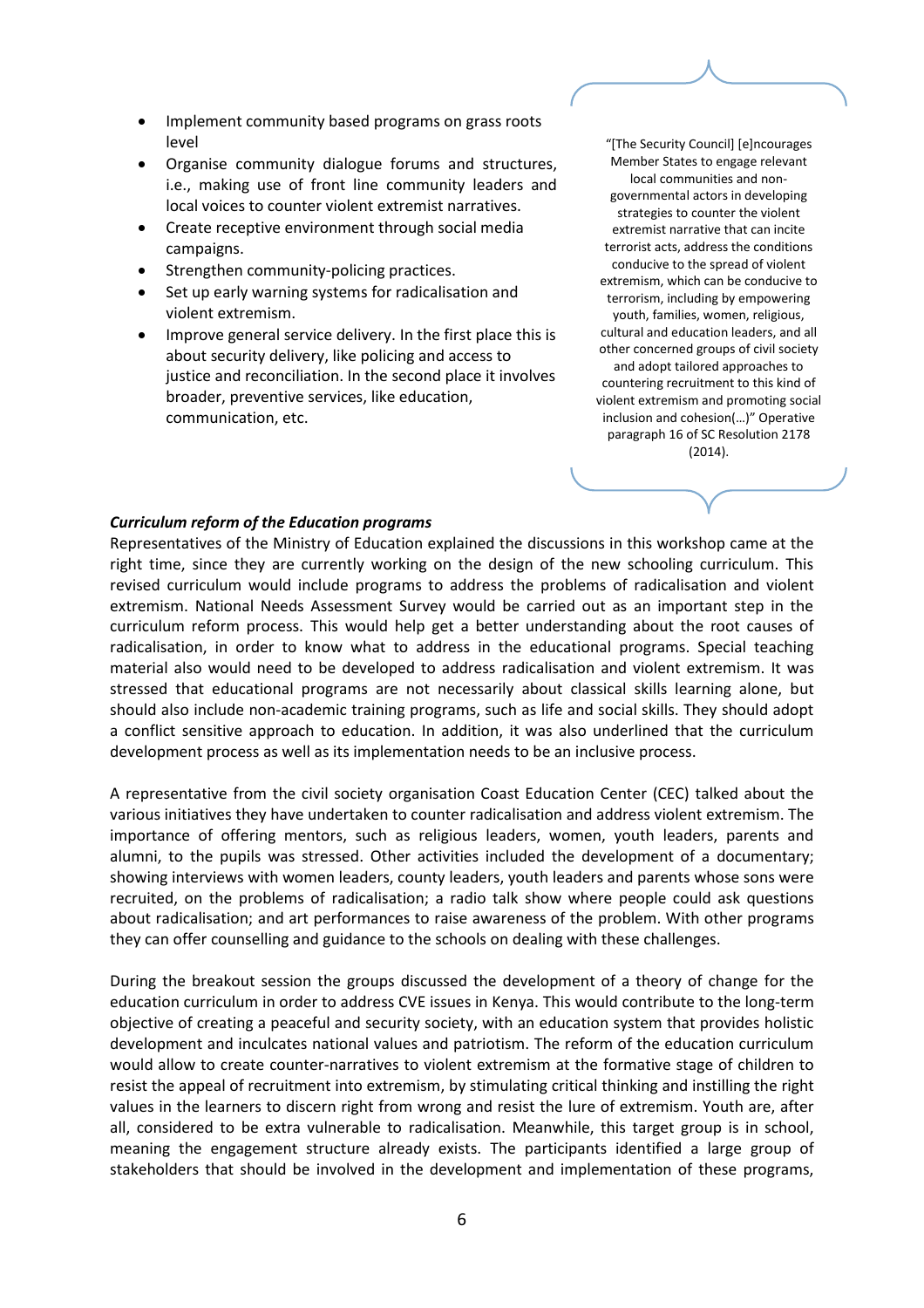including parents (including parents' associations), learners, teachers/educators, school management, civil society, community, governments (both national and county) with a special role for the Ministry of Education and the NCTC, religious leaders and institutions, and international partners such as UNICEF and UNESCO.

As intermediate outcomes and strategies to be developed, the participants identified the factors associated with achieving the final goal and the strategies that need to be put in place (pathways) to make those outcomes happen. Various steps were identified:

- The need for a national baseline-research survey on the CVE status in the existing curricula, including the Madrassa curriculum, to identify the gaps that need addressing.
- This should be aligned with a general research on CVE dynamics as well as context analyses
- The Survey Findings need to be shared with all stakeholders.
- The development of better understanding of the dynamics of CVE, and dissemination of good practices.
- Identification of the elements of change to be incorporated in the CVE adopted education curriculum, such as behavioural change, perception/attitude change, respect, violence reduction, and the understanding of inclusivity.
- It would also be a requirement to install a supportive policy-legal framework to guide the CVE in the education sector, for which it would be necessary to ensure that there is political will, community ownership and engagement, as well as budgetary allocation to make that happen. Some advocacy might be needed to ensure the latter condition will be fulfilled.
- These steps would work towards the development of quality education, especially in enhanced VE prone areas, for which a curriculum needs to be developed. This should include capacity building activities, such as participatory training for children, and training for teachers.

Clearly, these steps would only become reality if certain underlying assumptions and conditions are fulfilled. These include:



- Enhancement of knowledge, documentation on CVE in education.
- Financial resources are available
- Political will is mobilised
- Community and parents' commitment
- Enabling environment for provision of quality education
- Real time risk identification and mitigation system in place
- Internal and external stability
- Multi-sectoral coordination

Finally, participants also identified some issues that would require immediate action. This includes the need to inform the responsible actors for the reform of the curriculum about the outcomes of this workshop, and to set up a platform or collaborative mechanisms for all stakeholders to further discuss the curriculum review and development of a roadmap for implementation.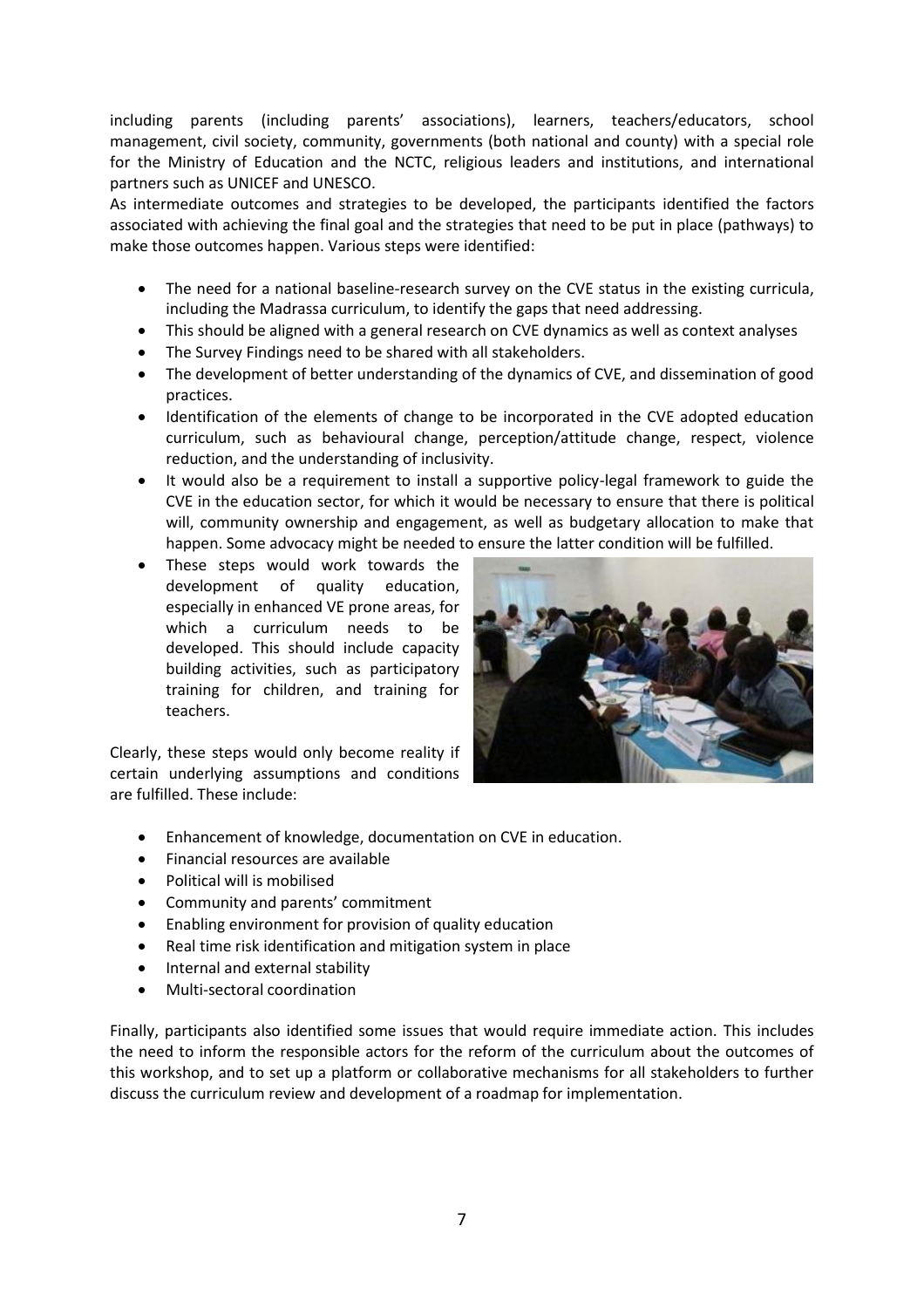#### *Rehabilitation and reintegration of former fighters*

The increase of radicalisation in Kenya in combination with the rising numbers of former fighters who attempt to return or are returning to their communities, form the ingredients of a potentially dangerous combination of factors that might spur more recruitment and violent extremism. Government, especially in the form of law enforcement agencies, religious organisations and other civil society actors are all trying to find a way to effectively deal with this problem. SUPKEM has conducted a survey in the coastal region to first get a better understanding of the motivational factors behind the radicalisation, and together with the National Cohesion and Integration



Commission are also advocating an amnesty regulation to deal with the return of the youth who joined the Al-Shabaab organisation. Clearly, this is still very much debated with government. Irrespective of the outcome of this debate, a strategy needs to be developed to rehabilitate and reintegrate former fighters back into society. This could take either take place directly, or first within a detention program, before the next stage of reintegration into society takes place.

In order to model such a strategy, one should ensure that a good analysis of the problem is used as input for the design of the strategy, before it is implemented. Monitoring and evaluation of the effectiveness of the strategy and its implementation should also be part and parcel of the policy implementation circle, using any outcomes on failure and success factors to adjust the policies. The main questions that help design an effective strategy for the Kenyan context start with the definition of the underlying rationale of the intervention. Do these programs aspire to merely reduce recidivism, or transform the participants to pacifist citizens by targeting the ideology, which legitimised violence in the first place, and thus aim for de-radicalisation? Or merely seek to provide participants with a package of tools that is believed to curtail the violent behaviour, and thus aim for disengagement? Next, it would be necessary to specify whether the strategy is implemented at individual or collective level? The answer to this question might depend on how the target population is defined and in particular on a) the structure of the extremist movement at which the intervention is aimed, and b) at the position of respective individuals within the movement. In addition, the intervention should be tailored to the social position of the individual participants in the broader network.

It would also be necessary to come up with an answer to what the short term versus mid-and long term objectives of the strategy's efforts are? In short term, the objective might be for instance to prepare the inmates for their transition back into mainstream society and assist them in becoming law-abiding citizens. In the long run, rehabilitation programs should contribute to shaping an environment in which the ex-inmate can settle and live a sustainable, law-abiding life.

Any success of a rehabilitation program rests on the assumption that one can make change based on cognitive, attitudinal, and behavioural characteristics of the inmate. The mechanisms or pathways that can be used include education and skill training (also to address unemployment), and cognitive behavioural therapy (CBT). Success rests thus on the assumption that the cognitive, attitudinal and motivation dispositions of offenders (the thoughts, feelings and beliefs that pushed them towards deviancy in the first place) are learned rather than innate, and thus those cognitive processes can be changed. Furthermore religious counselling could be used as a mechanism. Factors to consider when designing the context and individual specific approach include questions related to what kind of individual one is dealing with (convicted versus suspected offenders; long term versus short term inmates; leaders versus followers; high-risk versus low risk offenders). Finally, questions need to be answered concerning which actors and stakeholders are involved in the implementation of the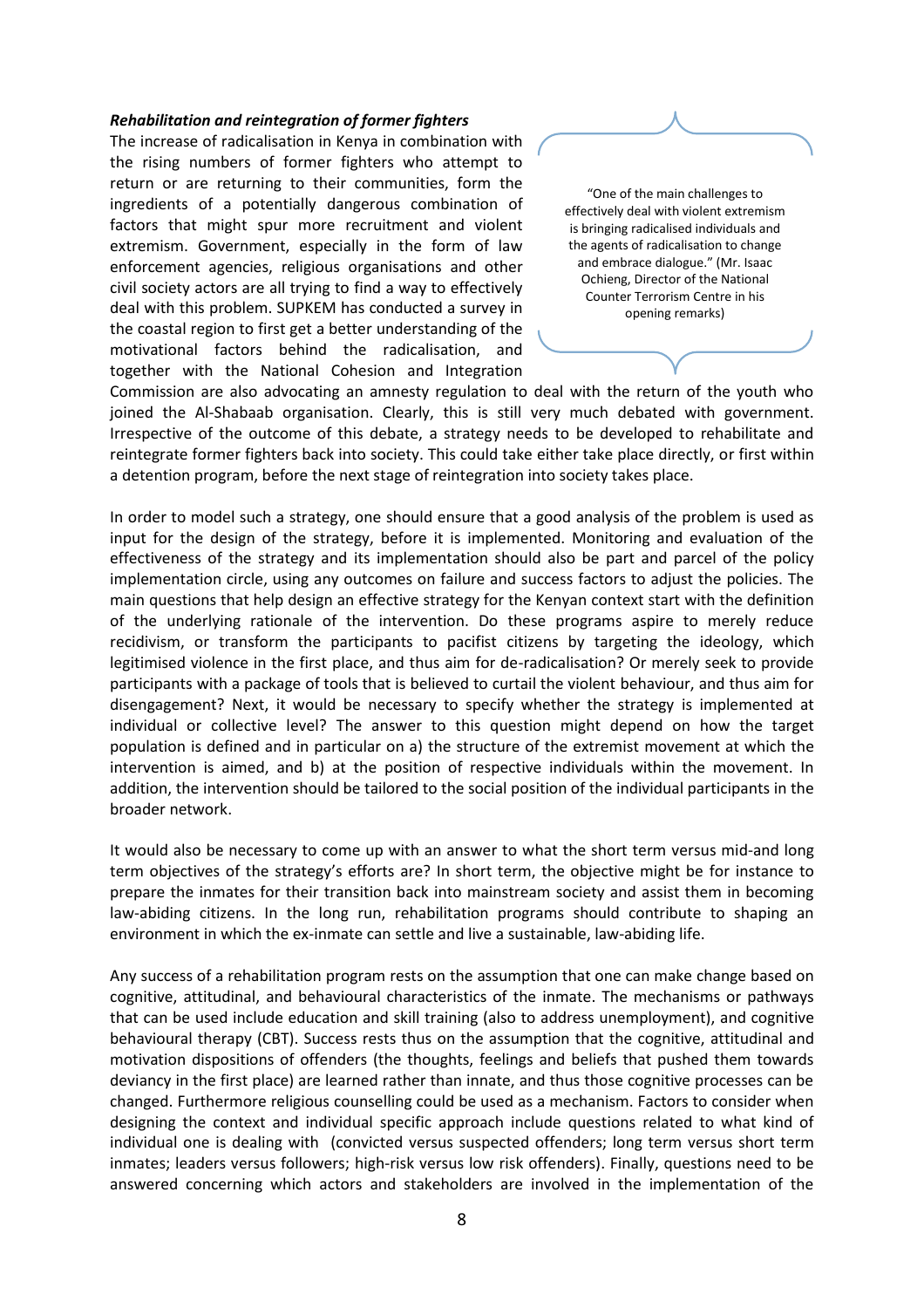strategy, who is responsible for what, what kind of institutional setting is chosen and why (for instance separate detention facility), and how the program is embedded in the complex of legal and bureaucratic frameworks?

Once all these questions are answered, there rests yet another important factor to deal with, namely the receiving community that needs to be prepared to receive the former fighters back into their society. Is there willingness in the host community to accept the former? Is there a risk the former

falls back in a criminogenic environment or runs the risk of stigmatization, social rejection, humiliation or relative deprivation? What chances and opportunities are there available to change into a different lifestyle?

During the breakout sessions, the participants discussed the main questions that lay at the basis of the development of a rehabilitation and reintegration strategy.

On the question whether rehabilitation and



reintegration programs can help reduce violent extremism, participants argued that it could contribute to the elimination of opportunities for further recruitment. Yet, the debate also reflected the sensitivities with the topic, reflected in question such as whether it would be fair to call criminals returnees. The state is however left in a difficult position because arresting the returnees may also cause uprising amongst their communities but ignoring that they are there remains a problem in itself. Participants agreed that at this moment a structural and legal framework is still missing, and this should be developed to deal with this problem.

Participants therefore stressed that it would be key to have a good vetting system and to ensure that former fighters do not disappear into new criminal or extremist networks. The following steps were identified as helpful when designing a program:

- Identify the group and identities of the former fighters. Develop distinct policies for the TFG's (the ones recruited by the army to defend the Transitional Federal Government in Somalia), the Al-Shabaab fighters and the ones that have joined MRC (Mombasa Republican Council).
- Develop an understanding of their levels of engagement and responsibility when they were engaged in terrorism.
- There needs to be an unconditional willingness to surrender. This could for instance be done to a trusted civil society organisation (CSO). There should moreover be acceptance of possible consequences and the conditions for rehabilitation and reintegration
- The CSO will then surrender them to the state where they will be expected to renounce violence.
- The state will be charged with vetting them, that is, finding out the reasons why they joined the group and when they joined, the training they went through and why they have decided to leave and reform themselves. This will require engaging with the returnees' family as well.
	- o In case the state strongly suspects that the individual's story does not add up, detention becomes inevitable.
	- $\circ$  However since it may not be evident that the returnee may have alternative motives, there will be continuous monitoring of the individual throughout the rehabilitation and into the reintegration process.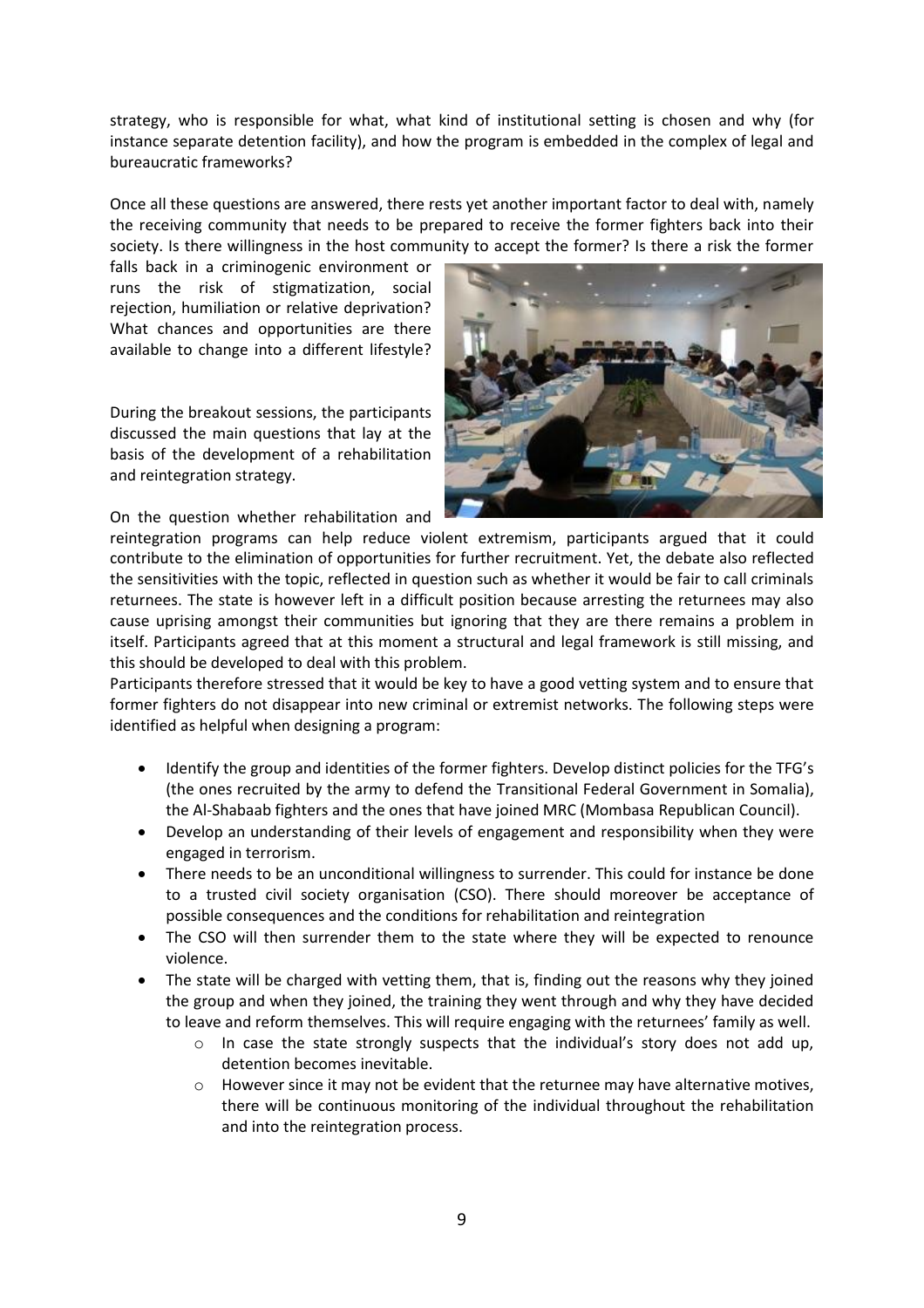- Once cleared by the state, psychosocial support will be provided (this is where there is an attempt to change the narrative, guidance and counselling and go through trauma healing). This period will depend on the extent of radicalisation.
- Reintegration will include organising sporting events, vocational trainings to impart skills, providing opportunities for education. The Government of Kenya has made deliberate effort to resolve youth problem with programs such as the Uwezo Fund, which offers youth to go through training for which they can access such funds.

Most participants agreed on disengagement as the focus of the rehabilitation and reintegration programs. In order to set up such a program, multiple stakeholders should be involved, including the government, communities, religious



leaders, active civil society, and international organisations. Their cooperation should be on a basis of trust and confidence. Participants furthermore underlined that one should look at the already existing structures, conditions in prisons as they are now and question whether that could contribute to further criminalisation, develop training modules for staff in rehabilitation centres, organise supervision and surveillance over the implementation of the programmes, ensure that there are checks and balances built in the programmes to avoid abuse, address the economic challenges in receiving communities, and raise awareness and empowerment with families and receiving communities in order to ensure integration into society works effectively.

Finally, all agreed that more research is needed to get a better understanding of the problem. But even though this is the case, the current situation requires immediate steps to address the problem. An absolute requirement is government commitment to start designing such policies.

## *Community engagement*

The session started with an introduction on the international mandates that set the stage for community engagement with various civil society actors such as religious leaders, youth leadership and women leaders, as well as the legal frameworks for dealing with both hate speech and incitement to terrorism while respecting human right principles such as freedom of speech and freedom of press. The same international mandates also encourage positive strategic communication as a way to address the terrorist narrative. The representatives of the Ministry of Information, Communication and Technology explained how the government is working on a new strategy to develop a positive narrative to achieve a communication goal. This is a new step. One aspect concerns the setting up of a communication crisis centre, which can subsequently be scaled down to the county levels as well. The launch of the plan will be on 24 February 2015. Part of the strategy is to train reporters on crisis communication skills. The representatives of the Ministry underline that they are learning a lot about how to frame a narrative from commercial enterprises as well as from civil society. The fact that now 2.3 million Kenyans have access to Internet also requires the development of a communication strategy that goes beyond the ones that are channelled via traditional media.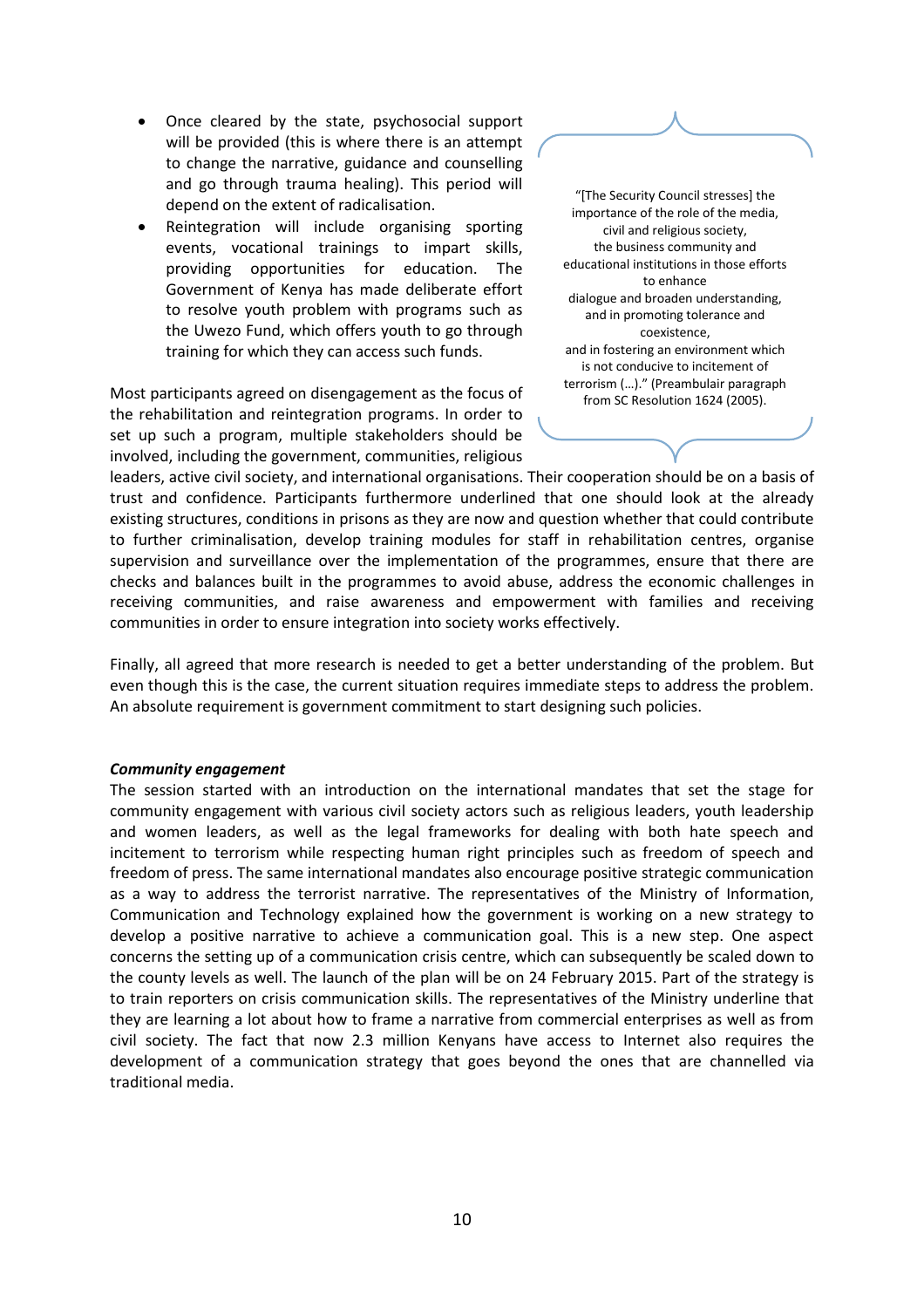A representative from civil society stressed the importance of communication as a key issue in community engagement. The media can be used to foster trust, and also be used to give feedback and criticism on policies by reporting the truth in a responsible fashion, in order to help improve the effectiveness of policies. Both traditional media and social media can function as a channel for sending positive counter-narratives against the violent extremist narrative. It would especially be important to support the use of credible voices, including the ones of former fighters who have gone through a rehabilitation and reintegration program, to reach those who are vulnerable for recruitment and radicalisation. Their success stories could furthermore be an inspiration for others.

This session furthermore discussed other forms of community engagement, with a special focus on the role of women and youth leadership training programs. The Country director for UN Women explained the different programs UN Women has implemented to enhance the role of women in the various parts of society. The civil society representatives who talked about their community engagement programs emphasised the need to have participation in order to have engagement. Something that needs to come from both sides of the spectrum. Credibility and authenticity of the voices that speak for society is crucial in order to be effective. But for ownership in the process and true partnership it is important to create a safe environment for engagement, where it is furthermore also possible to criticise one another. This is also a requisite for more information exchange, because when there is lack of the right information, it gives room for speculation, which would undermine these processes.

## *The way forward*

The Participants of the workshop:

- 1. Reaffirmed commitment from the government of Kenya, including the Ministries of Interior, Defence/KDF, Devolution and Planning (youth affairs), Education, Foreign Affairs & International Trade, Information, Communication & Technology, the security, intelligence and law enforcement services, the National Counter-Terrorism Centre, as well as by several County commissioners and representatives of County Governments, to establish with civil society organisations a joint mechanism to continuously collaborate on CVE and countering incitement, while respecting the rule of law and human rights, in order to improve mutual understanding of working methods as well as enhancing trust and exchange of information.
- 2. Highlighted the importance of the pro-active role of women, religious leaders, community leaders, and other role models in education, community engagement, awareness raising, empowerment, and youth leadership programs.
- 3. Stressed the need to use the education curriculum reform process to incorporate the views of the civil society to tailor to community needs in CVE, and to include the different stakeholders and actors inside as well as outside the classroom in this process and in the implementation to ensure they can play a constructive role.
- 4. Stressed the need for a rehabilitation and reintegration strategy and program for former fighters to be designed that includes the role of civil society.
- 5. Realized that a positive multi-actor communication strategy that reaches out to and is tailormade for different target groups, can be instrumental in CVE.
- 6. Underlined the importance of identifying credible messengers and providing them with the platform to reach out to vulnerable groups who could potentially be recruited